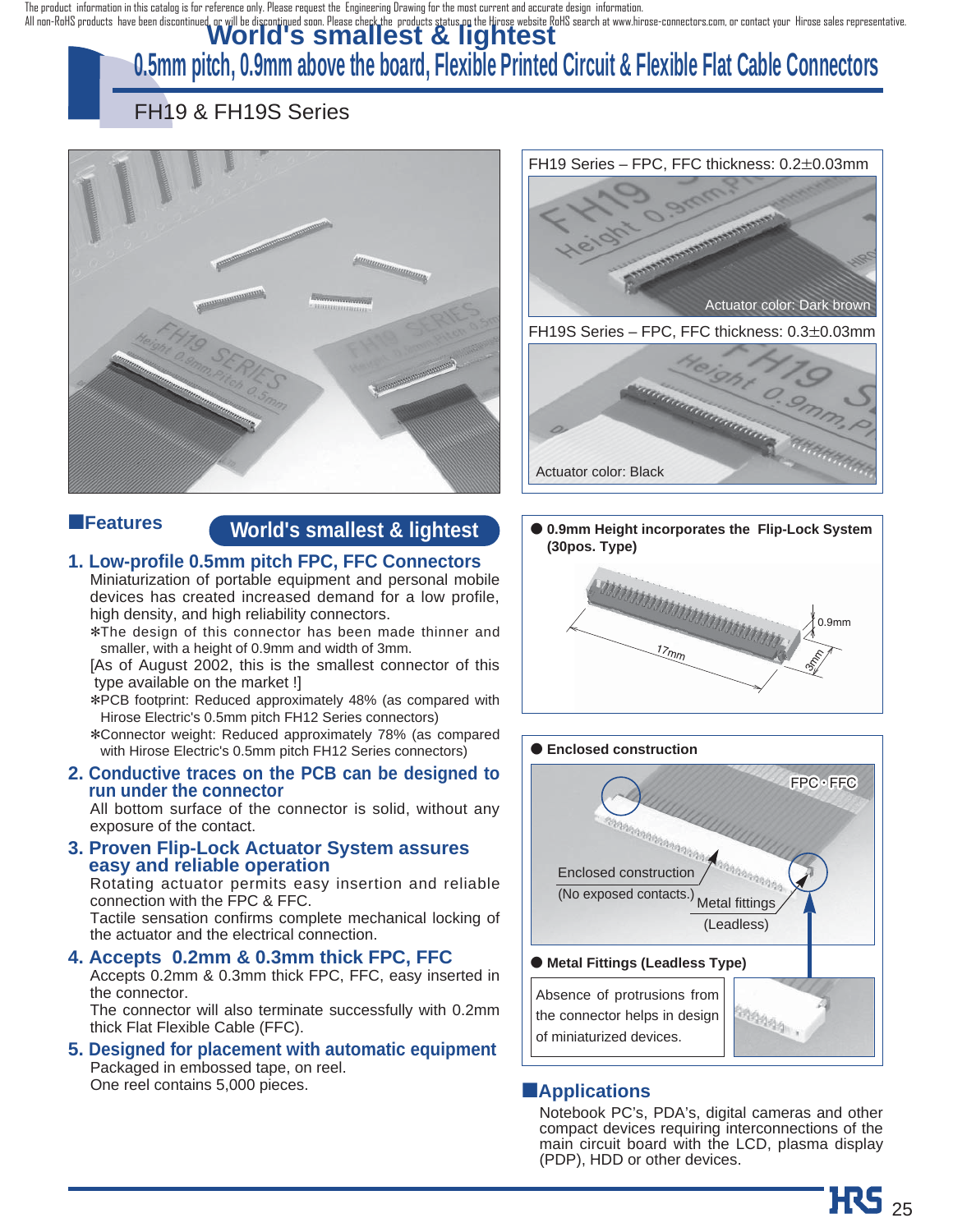# ■**Product Specifications**

|             | Current rating 0.5 A DC                                                                | Operating temperature range<br>-55℃ to $+80$ °C (Note 1)                 | Storage temperature range<br>-10°C to +50°C (Note 2) |  |
|-------------|----------------------------------------------------------------------------------------|--------------------------------------------------------------------------|------------------------------------------------------|--|
| Rating      | Voltage rating 50 V AC                                                                 | Operating humidity range<br>Relative humidity 90% max. (No condensation) | Storage humidity range<br>Relative humidity 90% max. |  |
|             |                                                                                        |                                                                          |                                                      |  |
| Recommended | FH <sub>19</sub> Series                                                                | Thickness: $= 0.2 \pm 0.03$ mm Gold or tin-lead plated (Note 3)          |                                                      |  |
| FPC, FFC    | <b>FH19S Series</b><br>Thickness: $= 0.3 \pm 0.03$ mm Gold or tin-lead plated (Note 3) |                                                                          |                                                      |  |

| <b>Item</b>                             | Specification                                                                                                                        | Conditions                                                                                                                                                                                                                                                                     |
|-----------------------------------------|--------------------------------------------------------------------------------------------------------------------------------------|--------------------------------------------------------------------------------------------------------------------------------------------------------------------------------------------------------------------------------------------------------------------------------|
| 1. Insulation resistance                | 500 M ohms min.                                                                                                                      | 100 V DC                                                                                                                                                                                                                                                                       |
| 2. Withstanding voltage                 | No flashover or insulation breakdown                                                                                                 | 150 V AC/1 minute                                                                                                                                                                                                                                                              |
| 3. Contact resistance                   | 100 m ohms max.<br>*Including FPC/FFC conductor resistance                                                                           | 1 mA                                                                                                                                                                                                                                                                           |
| 4. Durability<br>(insertion/withdrawal) | Contact resistance: 100 m ohms max.<br>No damage, cracks, or parts dislocation.                                                      | 20 cycles                                                                                                                                                                                                                                                                      |
| 5. Vibration                            | No electrical discontinuity of 1 $\mu$ s or more.<br>Contact resistance: 100 m ohms max.<br>No damage, cracks, or parts dislocation. | Frequency: 10 to 55 Hz, single amplitude of<br>0.75mm, 2 hours in each of the 3 directions                                                                                                                                                                                     |
| 6. Shock                                | No electrical discontinuity of 1 $\mu$ s. min.<br>Contact resistance: 100 m ohms max.<br>No damage, cracks, or parts dislocation.    | Acceleration of 981 m/s <sup>2</sup> , 6 ms duration, sine half-<br>wave waveform, 3 cycles in each of the 3 axis.                                                                                                                                                             |
| 7. Humidity<br>(Steady state)           | Contact resistance: 100 m ohms max.<br>Insulation resistance: 100 M ohms min.<br>No damage, cracks, or parts dislocation.            | 96 hours at temperature of $40^{\circ}$ and humidity of<br>90 to 95%                                                                                                                                                                                                           |
| 8. Temperature cycle                    | Contact resistance: 100 m ohms max.<br>Insulation resistance: 100 M ohms min.<br>No damage, cracks, or parts dislocation.            | Temperature: $-40^{\circ}\text{C} \rightarrow +15^{\circ}\text{C}$ to $+35^{\circ}\text{C} \rightarrow +85^{\circ}\text{C} \rightarrow +15^{\circ}\text{C}$ to $+35^{\circ}\text{C}$<br>Time: $30 \rightarrow 2$ to $3 \rightarrow 30 \rightarrow 2$ to 3(Minutes)<br>5 cycles |
| 9. Resistance to<br>soldering heat      | No deformation of components affecting performance.                                                                                  | Reflow: At the recommended temperature profile<br>Manual soldering: 350℃±5℃ for 5 seconds                                                                                                                                                                                      |

Note 1: Includes temperature rise caused by current flow.

Note 2: The term "storage" refers to products stored for long period of time prior to mounting and use. Operating Temperature Range and Humidity range covers non- conducting condition of installed connectors in storage, shipment or during transportation.

Note 3: When FPC is gold plated, the connector contacts should be also gold plated: Select the (05) , (45) , (48) specification.

### ■**Materials**

| Part           | <b>Material</b> | Finish                                                         | <b>Remarks</b> |
|----------------|-----------------|----------------------------------------------------------------|----------------|
|                | LCP             | Color: Beige                                                   |                |
| Insulator      | PPS/LCP         | Color: Dark brown (FH19 Series)<br>Color: Black (FH19S Series) | $UL94V-0$      |
| Contacts       | Phosphor bronze | Gold or Tin-lead plated (Note 3)                               |                |
| Metal fittings | Phosphor bronze | Pure tin reflow plated                                         |                |

# ■**Ordering information**

# **FH19 S - 30S - 0.5 SH (48)** 1 2 3 4 5 6

| Series name:               | <b>FH19</b>                                            | 4 Contact pitch:<br>0.5 <sub>mm</sub>                  |                    |                          |            |            |            |
|----------------------------|--------------------------------------------------------|--------------------------------------------------------|--------------------|--------------------------|------------|------------|------------|
| Blank:<br>2<br>S           | FPC, FFC thickness: 0.2mm<br>FPC, FFC thickness: 0.3mm | Terminal type<br>6<br>SH: SMT horizontal mounting type |                    |                          |            |            |            |
| <b>6</b> No. of contacts : | 4 to 50                                                | Material and plating specifications :<br>6             |                    |                          |            |            |            |
|                            |                                                        |                                                        |                    | Actuator material        | <b>PPS</b> | <b>PPS</b> | <b>LCP</b> |
|                            |                                                        |                                                        |                    | Reel material            | Paper      | Plastic    | Plastic    |
|                            |                                                        |                                                        | <b>FH19</b>        | Contact: Gold plated     | (05)       |            | (48)       |
|                            |                                                        |                                                        |                    | Contact: Tin-lead plated | (51)       |            | (49)       |
|                            |                                                        |                                                        | FH <sub>19</sub> S | Contact: Gold plated     | (05)       | (45)       |            |
|                            |                                                        |                                                        | 4 to 10 pos.       | Contact: Tin-lead plated | (51)       | (46)       |            |
|                            |                                                        |                                                        | FH <sub>19S</sub>  | Contact: Gold plated     | (05)       |            | (48)       |
|                            |                                                        |                                                        | 11 to 50 pos.      | Contact: Tin-lead plated | (51)       |            | (49)       |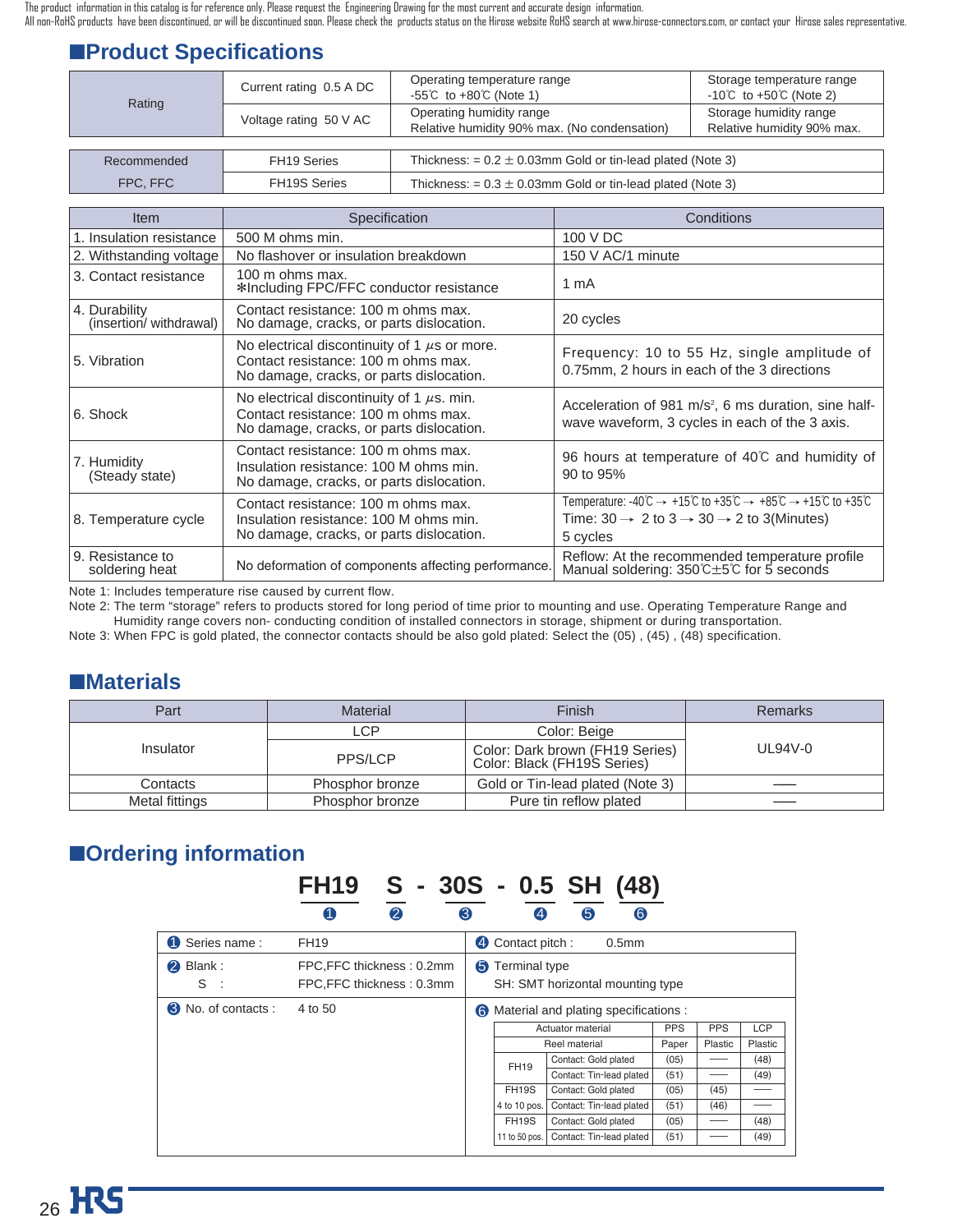# B**Connector Operating Instructions, Precautions and Recommendations**

| <b>Operation</b>                                                                                                                                                                                                                                  | <b>Precautions</b>                                                                                                                                                                              |
|---------------------------------------------------------------------------------------------------------------------------------------------------------------------------------------------------------------------------------------------------|-------------------------------------------------------------------------------------------------------------------------------------------------------------------------------------------------|
| 1. FPC/FFC Termination procedure.<br>Connector installed on the board.<br>1) Lift up the actuator. Use thumb or index finger.                                                                                                                     | 1) Do not apply excessive force or use any type of<br>tool to operate the actuator.                                                                                                             |
|                                                                                                                                                                                                                                                   |                                                                                                                                                                                                 |
| 2) Rotate down the actuator until firmly closed.<br>It is critical that the inserted FPC/FFC is not moved<br>and remains fully inserted. Should the FPC/FFC be<br>moved, open the actuator and repeat the process,<br>starting with Step 1 above. | 2) The connector will assure reliable performance<br>when the actuator is open to 130° maximum (see<br>fig.1) Do not exceed this angle, as this may cause<br>permanent damage to the connector. |
|                                                                                                                                                                                                                                                   |                                                                                                                                                                                                 |
| 2. FPC/FFC Removal<br>1) Lift up the actuator.<br>2) Carefully remove the FPC/FFC.                                                                                                                                                                | 3) Assure that the FPC/FFC is fully inserted parallel<br>to mounting surface, with the exposed conductive<br>traces facing down.                                                                |
|                                                                                                                                                                                                                                                   | nductor surface<br>Bottom side'                                                                                                                                                                 |
|                                                                                                                                                                                                                                                   |                                                                                                                                                                                                 |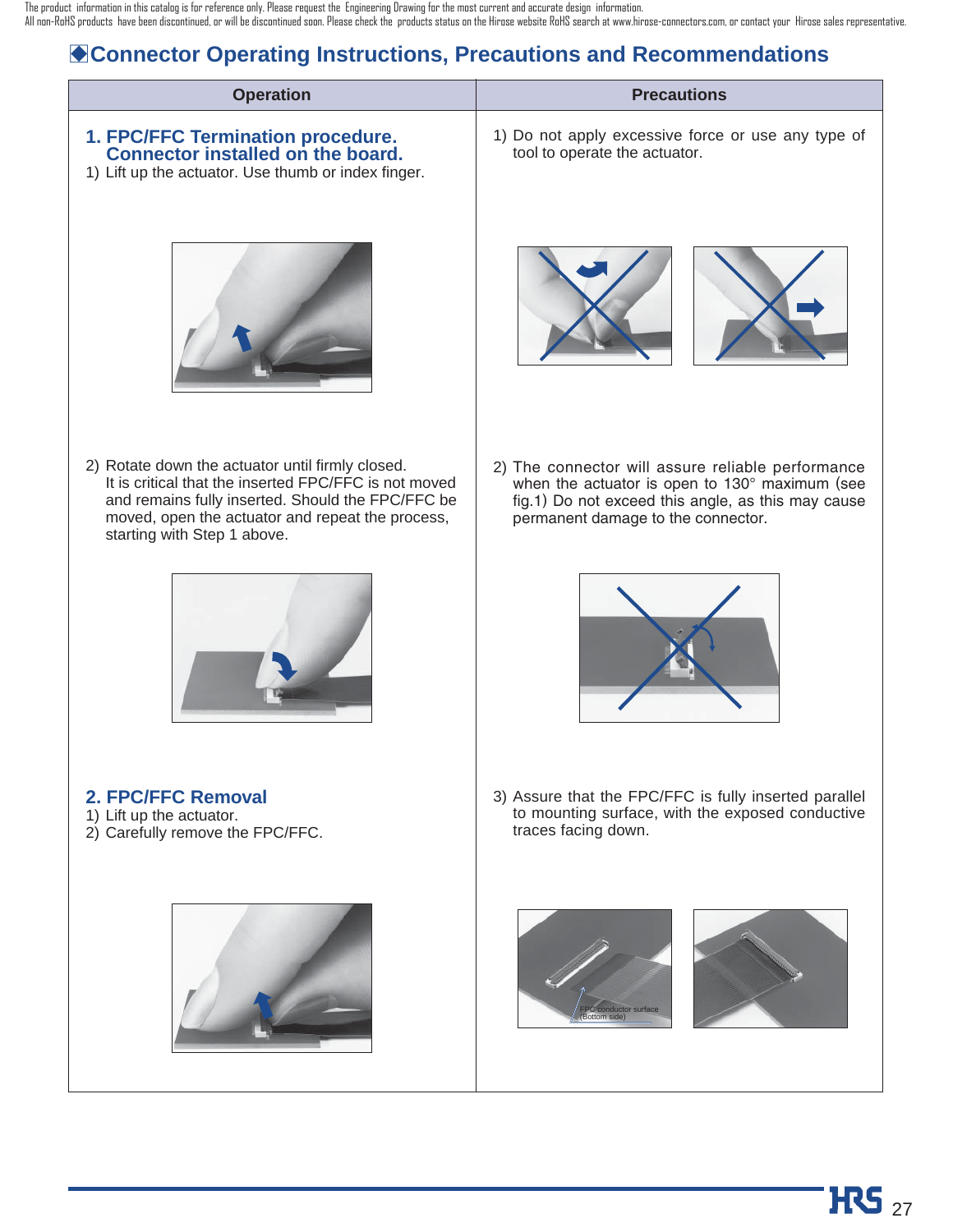# ■**Connector Dimension**

[FH19 Series]



Notes  $\ket{\mathsf{T}}$  The coplanarity of each terminal lead and metal fitting is within 0.1

 $\overline{2}$  The contact terminal lead position indicates the dimension from the E surface, the bottom surface of the insulator body.

 $\overline{3}$  The connector is supplied in embossed tape packaging. For details see the Packaging Specifications.

Any discoloration of the plastic compound will NOT AFFECT form, fit or function of the connector. 4

|                    |               |                    |                |              |              | Unit: mm |
|--------------------|---------------|--------------------|----------------|--------------|--------------|----------|
| <b>Part Number</b> | CL No.        | Number of Contacts | $\overline{A}$ | <sub>B</sub> | $\mathsf{C}$ | D        |
| FH19-4S-0.5SH(49)  | 586-1009-8-49 | 4                  | 4.0            | 1.5          | 2.57         | 3.35     |
| FH19-6S-0.5SH(49)  | 586-1013-5-49 | 6                  | 5.0            | 2.5          | 3.57         | 4.35     |
| FH19-7S-0.5SH(49)  | 586-1017-6-49 | $\overline{7}$     | 5.5            | 3.0          | 4.07         | 4.85     |
| FH19-8S-0.5SH(51)  | 586-1012-2-51 | 8                  | 6.0            | 3.5          | 4.57         | 5.35     |
| FH19-9S-0.5SH(49)  | 586-1006-0-49 | 9                  | 6.5            | 4.0          | 5.07         | 5.85     |
| FH19-10S-0.5SH(49) | 586-1016-3-49 | 10                 | 7.0            | 4.5          | 5.57         | 6.35     |
| FH19-12S-0.5SH(49) | 586-1018-9-49 | 12                 | 8.0            | 5.5          | 6.57         | 7.35     |
| FH19-13S-0.5SH(49) | 586-1001-6-49 | 13                 | 8.5            | 6.0          | 7.07         | 7.85     |
| FH19-15S-0.5SH(49) | 586-1004-4-49 | 15                 | 9.5            | 7.0          | 8.07         | 8.85     |
| FH19-17S-0.5SH(51) | 586-1007-2-51 | 17                 | 10.5           | 8.0          | 9.07         | 9.85     |
| FH19-20S-0.5SH(49) | 586-1002-9-49 | 20                 | 12.0           | 9.5          | 10.57        | 11.35    |
| FH19-21S-0.5SH(51) | 586-1015-0-51 | 21                 | 12.5           | 10.0         | 11.07        | 11.85    |
| FH19-24S-0.5SH(49) | 586-1011-0-49 | 24                 | 14.0           | 11.5         | 12.57        | 13.35    |
| FH19-27S-0.5SH(49) | 586-1000-3-49 | 27                 | 15.5           | 13.0         | 14.07        | 14.85    |
| FH19-30S-0.5SH(49) | 586-1003-1-49 | 30                 | 17.0           | 14.5         | 15.57        | 16.35    |
| FH19-40S-0.5SH(49) | 586-1008-5-49 | 40                 | 22.0           | 19.5         | 20.57        | 21.35    |
| FH19-50S-0.5SH(51) | 586-1005-7-51 | 50                 | 27.0           | 24.5         | 25.57        | 26.35    |

Note1: Embossed tape reel packaging (5,000 pieces/reel) .

Order by number of reels.

Note2: Select the (05) or (48) plating code for gold plating.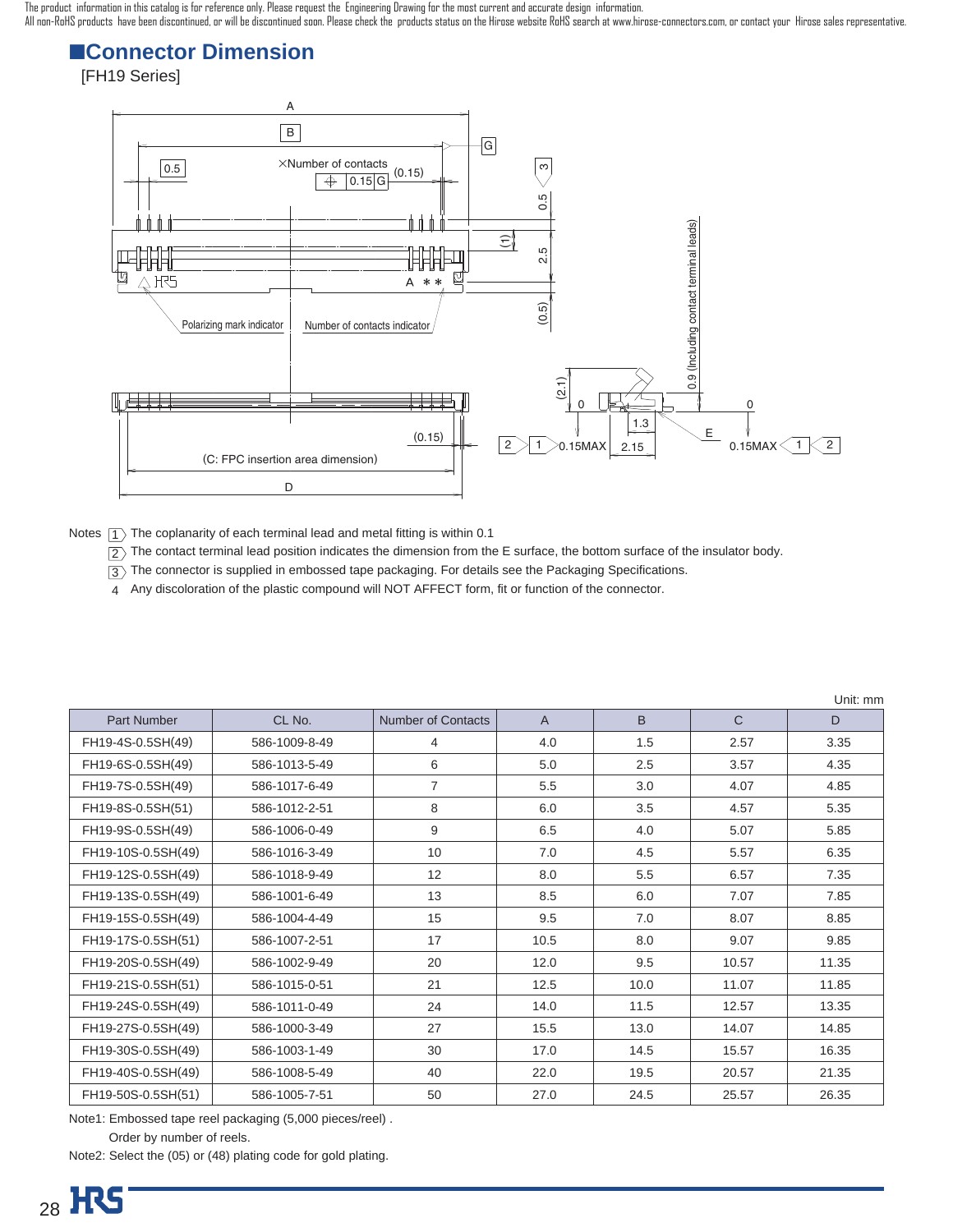The product information in this catalog is for reference only. Please request the Engineering Drawing for the most current and accurate design information.

All non-RoHS products have been discontinued, or will be discontinued soon. Please check the products status on the Hirose website RoHS search at www.hirose-connectors.com, or contact your Hirose sales representative.

#### [FH19S Series]



Notes  $\ket{1}$  The coplanarity of each terminal lead and metal fitting is within 0.1

 $\overline{2}$ ) The contact terminal lead position indicates the dimension from the E surface, the bottom surface of the insulator body.

 $\overline{3}$  The connector is supplied in embossed tape packaging. For details see the Packaging Specifications.

4 Any discoloration of the plastic compound will NOT AFFECT form, fit or function of the connector.

Note that preventive hole for sink mark could be added for improvement. 5

 $\overline{6} \rangle$  The contacts are protruded approx. 0.03mm from the housing top surface.

|                     |               |                    |                |      |              | Unit: mm |
|---------------------|---------------|--------------------|----------------|------|--------------|----------|
| <b>Part Number</b>  | CL No.        | Number of Contacts | $\overline{A}$ | B    | $\mathsf{C}$ | D        |
| FH19S-4S-0.5SH(46)  | 586-1119-6-46 | 4                  | 4.0            | 1.5  | 2.57         | 3.35     |
| FH19S-5S-0.5SH(46)  | 586-1115-5-46 | 5                  | 4.5            | 2.0  | 3.07         | 3.85     |
| FH19S-6S-0.5SH(46)  | 586-1124-6-46 | 6                  | 5.0            | 2.5  | 3.57         | 4.35     |
| FH19S-9S-0.5SH(46)  | 586-1120-5-46 | 9                  | 6.5            | 4.0  | 5.07         | 5.85     |
| FH19S-10S-0.5SH(46) | 586-1118-3-46 | 10                 | 7.0            | 4.5  | 5.57         | 6.35     |
| FH19S-12S-0.5SH(49) | 586-1105-1-49 | 12                 | 8.0            | 5.5  | 6.57         | 7.35     |
| FH19S-13S-0.5SH(51) | 586-1114-2-51 | 13                 | 8.5            | 6.0  | 7.07         | 7.85     |
| FH19S-14S-0.5SH(51) | 586-1113-0-51 | 14                 | 9.0            | 6.5  | 7.57         | 8.35     |
| FH19S-16S-0.5SH(51) | 586-1112-7-51 | 16                 | 10.0           | 7.5  | 8.57         | 9.35     |
| FH19S-17S-0.5SH(49) | 586-1100-8-49 | 17                 | 10.5           | 8.0  | 9.07         | 9.85     |
| FH19S-18S-0.5SH(49) | 586-1110-1-49 | 18                 | 11.0           | 8.5  | 9.57         | 10.35    |
| FH19S-20S-0.5SH(49) | 586-1101-0-49 | 20                 | 12.0           | 9.5  | 10.57        | 11.35    |
| FH19S-21S-0.5SH(51) | 586-1120-0-51 | 21                 | 12.5           | 10.0 | 11.07        | 11.85    |
| FH19S-22S-0.5SH(51) | 586-1108-0-51 | 22                 | 13.0           | 10.5 | 11.57        | 12.35    |
| FH19S-24S-0.5SH(49) | 586-1102-3-49 | 24                 | 14.0           | 11.5 | 12.57        | 13.35    |
| FH19S-26S-0.5SH(51) | 586-1104-9-51 | 26                 | 15.0           | 12.5 | 13.57        | 14.35    |
| FH19S-27S-0.5SH(51) | 586-1103-6-51 | 27                 | 15.5           | 13.0 | 14.07        | 14.85    |
| FH19S-28S-0.5SH(49) | 586-1125-9-49 | 28                 | 16.0           | 13.5 | 14.57        | 15.35    |
| FH19S-30S-0.5SH(51) | 586-1109-2-51 | 30                 | 17.0           | 14.5 | 15.57        | 16.35    |
| FH19S-32S-0.5SH(51) | 586-1121-8-51 | 32                 | 18.0           | 15.5 | 16.57        | 17.35    |
| FH19S-40S-0.5SH(49) | 586-1106-4-49 | 40                 | 22.0           | 19.5 | 20.57        | 21.35    |
| FH19S-45S-0.5SH(51) | 586-1111-4-51 | 45                 | 24.5           | 22.0 | 23.07        | 23.85    |
| FH19S-50S-0.5SH(51) | 586-1107-7-51 | 50                 | 27.0           | 24.5 | 25.57        | 26.35    |

Note1: Embossed tape reel packaging (5,000 pieces/reel) .

Note2: Select the (05) or (45) or (48) plating code for gold plating.

Order by number of reels.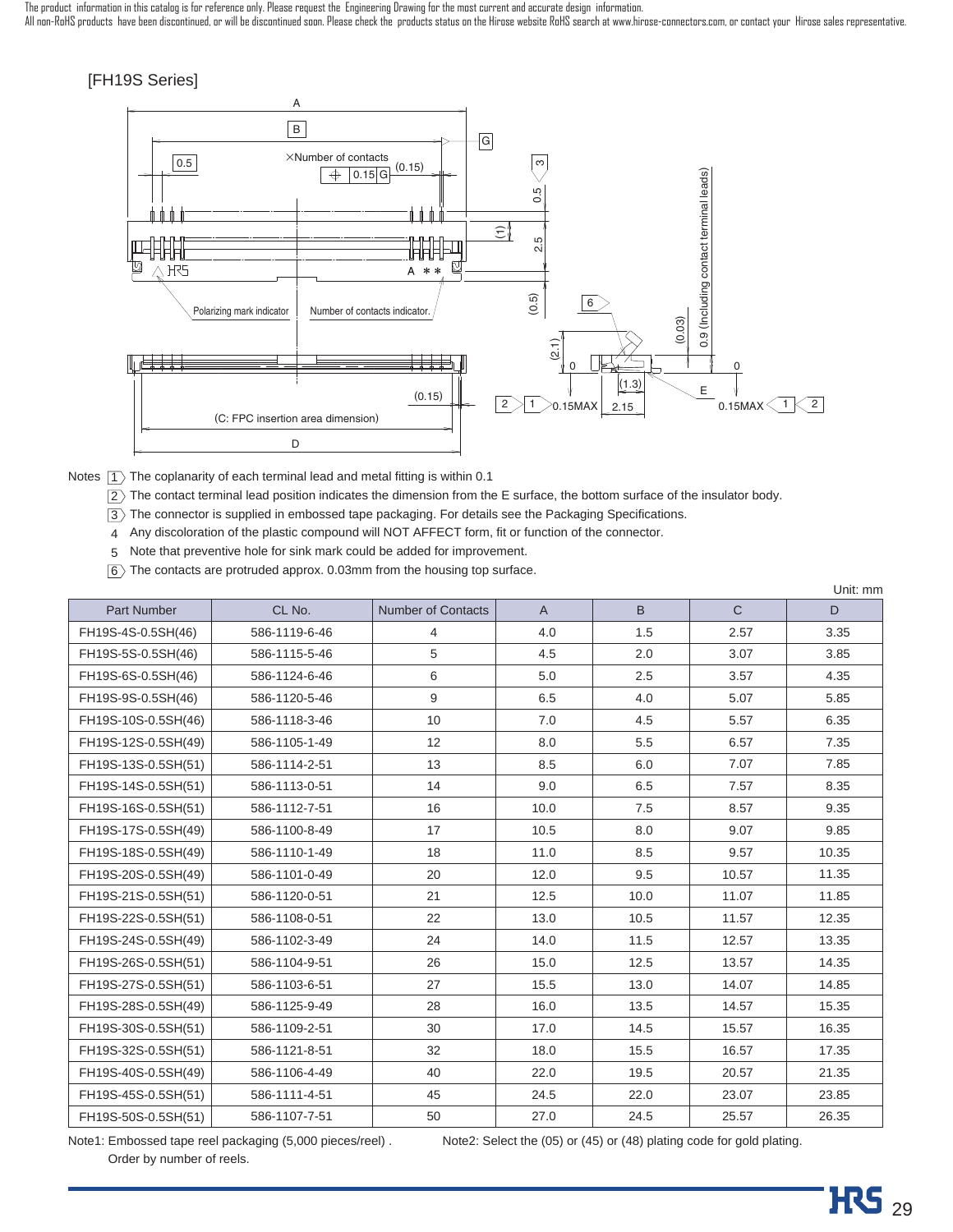# B**Recommended PCB Land and Metal Mask Dimensions**

#### [Common to FH19 & FH19S Series]

Recommended metal mask thickness: 0.10 mm.



### B**Recommended FPC, FFC Dimensions**

[Common to FH19 & FH19S Series]



Note1: Polyamide and a thermally hardened adhesive is recommended as the materials for the stiffener. Note2: Y dimension should be 1.5mm min., and X dimension should be 1.5mm for improved flexibility of FPC.

|                    |                |     |      |      | Unit: mm |
|--------------------|----------------|-----|------|------|----------|
| Number of Contacts | $\overline{A}$ | B   | J    | K    | L        |
| 4                  | 4.0            | 1.5 | 3.1  | 3.9  | 2.5      |
| 5                  | 4.5            | 2.0 | 3.6  | 4.4  | 3.0      |
| 6                  | 5.0            | 2.5 | 4.1  | 4.9  | 3.5      |
| 7                  | 5.5            | 3.0 | 4.6  | 5.4  | 4.0      |
| 8                  | 6.0            | 3.5 | 5.1  | 5.9  | 4.5      |
| 9                  | 6.5            | 4.0 | 5.6  | 6.4  | 5.0      |
| 10                 | 7.0            | 4.5 | 6.1  | 6.9  | 5.5      |
| 12                 | 8.0            | 5.5 | 7.1  | 7.9  | 6.5      |
| 13                 | 8.5            | 6.0 | 7.6  | 8.4  | 7.0      |
| 14                 | 9.0            | 6.5 | 8.1  | 8.9  | 7.5      |
| 15                 | 9.5            | 7.0 | 8.6  | 9.4  | 8.0      |
| 16                 | 10.0           | 7.5 | 9.1  | 9.9  | 8.5      |
| 17                 | 10.5           | 8.0 | 9.6  | 10.4 | 9.0      |
| 18                 | 11.0           | 8.5 | 10.1 | 10.9 | 9.5      |

|                    |      |      |      |      | Unit: mm |
|--------------------|------|------|------|------|----------|
| Number of Contacts | A    | B    | J    | K    |          |
| 20                 | 12.0 | 9.5  | 11.1 | 11.9 | 10.5     |
| 21                 | 12.5 | 10.0 | 11.6 | 12.4 | 11.0     |
| 22                 | 13.0 | 10.5 | 12.1 | 12.9 | 11.5     |
| 24                 | 14.0 | 11.5 | 13.1 | 13.9 | 12.5     |
| 26                 | 15.0 | 12.5 | 14.1 | 14.9 | 13.5     |
| 27                 | 15.5 | 13.0 | 14.6 | 15.4 | 14.0     |
| 28                 | 16.0 | 13.5 | 15.1 | 15.9 | 14.5     |
| 30                 | 17.0 | 14.5 | 16.1 | 16.9 | 15.5     |
| 32                 | 18.0 | 15.5 | 17.1 | 17.9 | 16.5     |
| 40                 | 22.0 | 19.5 | 21.1 | 21.9 | 20.5     |
| 45                 | 24.5 | 22.0 | 23.6 | 24.4 | 23.0     |
| 50                 | 27.0 | 24.5 | 26.1 | 26.9 | 25.5     |
|                    |      |      |      |      |          |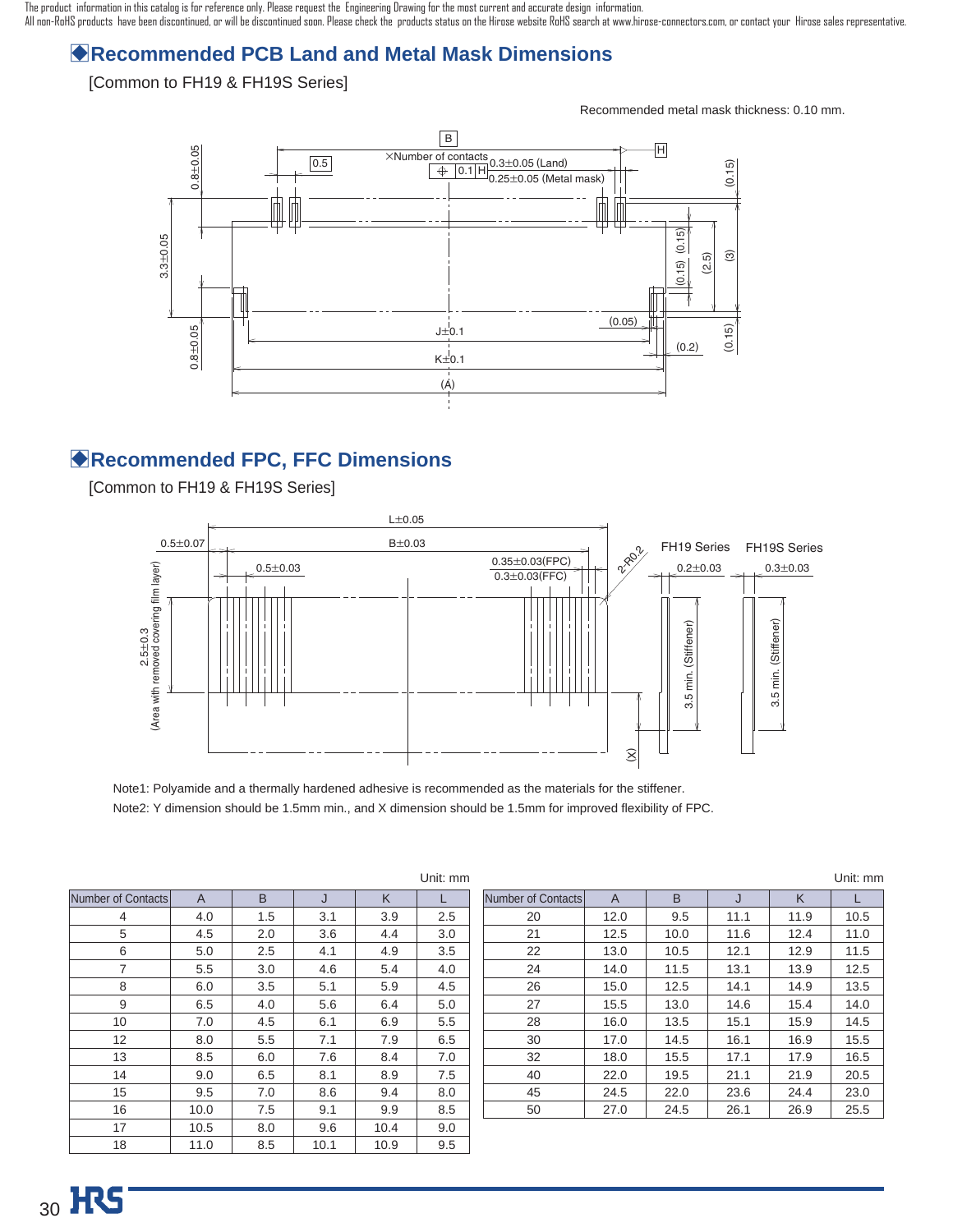### **Packaging Specifications**

#### [Common to FH19 & FH19S Series]

#### ● **Embossed Carrier Tape Dimensions**



#### ●**Reel Dimensions**





|                    |    |      |      | Unit: mm |
|--------------------|----|------|------|----------|
| Number of Contacts | M  | N    | Q    | R        |
| 4                  | 16 | 7.5  | 4.3  | 16.5     |
| 5                  | 16 | 7.5  | 4.8  | 16.5     |
| 6                  | 16 | 7.5  | 5.3  | 16.5     |
| 7                  | 16 | 7.5  | 5.8  | 16.5     |
| 8                  | 16 | 7.5  | 6.3  | 16.5     |
| 9                  | 16 | 7.5  | 6.8  | 16.5     |
| 10                 | 16 | 7.5  | 7.3  | 16.5     |
| 12                 | 16 | 7.5  | 8.3  | 16.5     |
| 13                 | 16 | 7.5  | 8.8  | 16.5     |
| 14                 | 16 | 7.5  | 9.3  | 16.5     |
| 15                 | 16 | 7.5  | 9.8  | 16.5     |
| 16                 | 24 | 11.5 | 10.3 | 24.5     |
| 17                 | 24 | 11.5 | 10.8 | 24.5     |
| 18                 | 24 | 11.5 | 11.3 | 24.5     |

|                    |    |      |      | Unit: mm |
|--------------------|----|------|------|----------|
| Number of Contacts | M  | N    | Q    | R        |
| 20                 | 24 | 11.5 | 12.3 | 24.5     |
| 21                 | 24 | 11.5 | 12.8 | 24.5     |
| 22                 | 24 | 11.5 | 13.3 | 24.5     |
| 24                 | 24 | 11.5 | 14.3 | 24.5     |
| 26                 | 24 | 11.5 | 15.3 | 24.5     |
| 27                 | 24 | 11.5 | 15.8 | 24.5     |
| 28                 | 24 | 11.5 | 16.3 | 24.5     |
| 30                 | 24 | 11.5 | 17.3 | 24.5     |
| 32                 | 32 | 14.2 | 18.3 | 32.5     |
| 40                 | 44 | 20.2 | 22.3 | 44.5     |
| 45                 | 44 | 20.2 | 24.8 | 44.5     |
| 50                 | 44 | 20.2 | 27.3 | 44.5     |

Note1: 5,000 pieces per reel.

Embossed tape 32 mm or wider will have perforated feed holes on two sides.

Note2: Refer to page 26 ordering information for reel materials.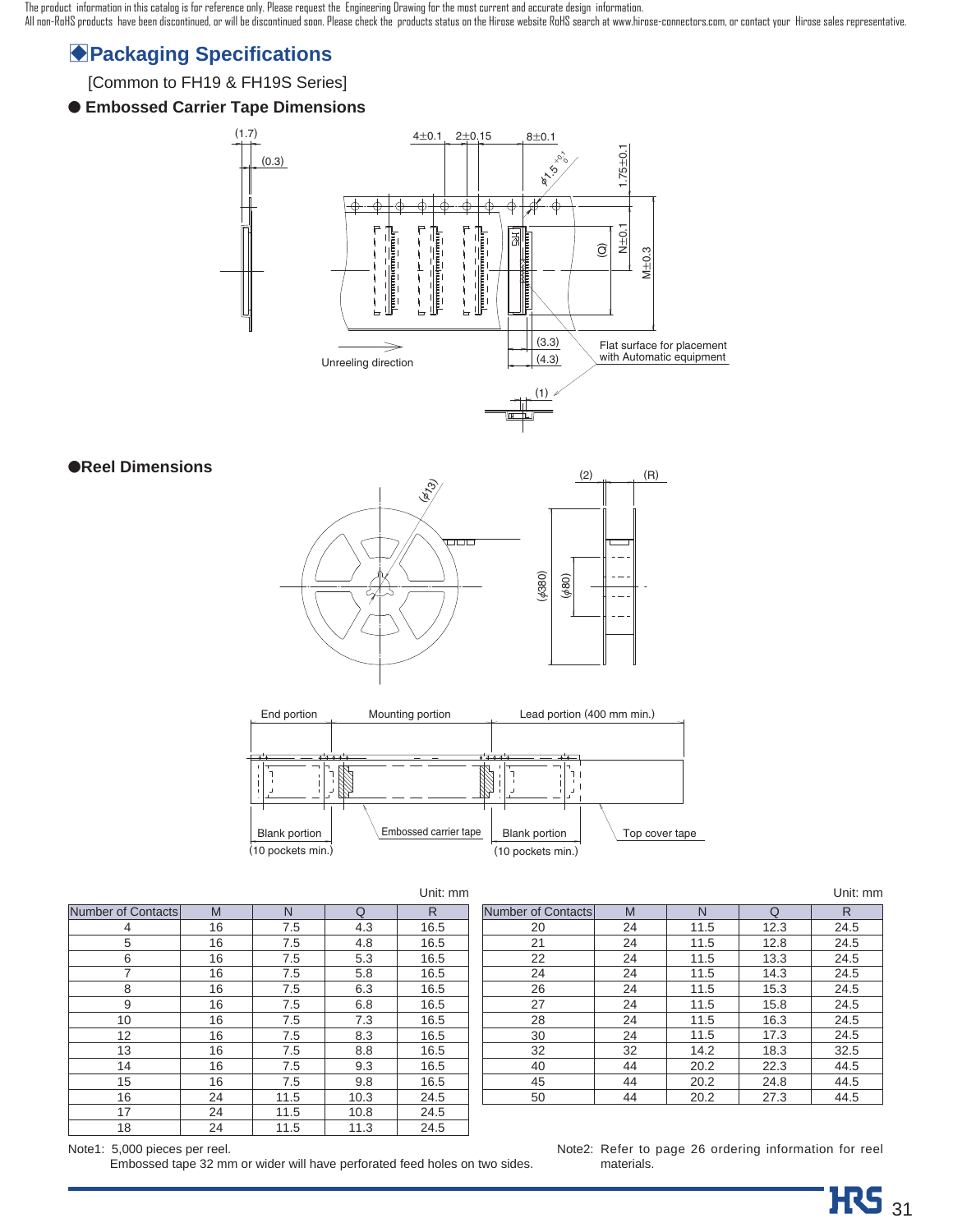### B**Recommended Temperature Profile**

[For FH19 & FH19S Series]

#### ●**Using Typical Solder Paste**



| <b>HRS</b> test conditions |                                                          |
|----------------------------|----------------------------------------------------------|
| Solder method              | :Reflow, IR/hot air                                      |
|                            | (Nihon Den-netsu Co., Ltd.'s                             |
|                            | Part Number: SENSBY NR-II)                               |
| <b>Fnvironment</b>         | ∶Boom air                                                |
| Solder composition         | :Paste, 63%Sn/37%Pb                                      |
|                            | (Senju Metal Industry, Co., Ltd.'s Part                  |
|                            | Number: OZ63-201C-50-9)                                  |
| Test board                 | :Glass epoxy $45$ mm $\times$ 100mm $\times$ 1.6mm thick |
| Land dimensions            | $:0.3$ mm $\times$ 0.8mm                                 |
| Metal mask                 | :0.25mm $\times$ 0.8mm $\times$ 0.1mm thick              |

This temperature profile is based on the above conditions. In individual applications the actual temperature may vary, depending on solder paste type, volume/thickness and board size/thickness. Consult your solder paste and equipment manufacturer for specific recommendations.



#### ●**Using Lead-free Solder paste**

| <b>HRS</b> test condition |                                                          |
|---------------------------|----------------------------------------------------------|
| Solder method             | :Reflow, IR/hot air                                      |
|                           | (Nihon Den-netsu Co., Ltd.'s                             |
|                           | Part Number: SENSBY NR-II)                               |
| <b>Fnvironment</b>        | ∶Boom air                                                |
| Solder composition        | :Paste, 96.5%Sn/3.0%Ag/0.5%Cu                            |
|                           | (Senju Metal Industry, Co., Ltd.'s Part                  |
|                           | Number: M705-221CM5-42-10.5)                             |
| Test board                | :Glass epoxy $45$ mm $\times$ 100mm $\times$ 1.6mm thick |
| Land dimensions           | $: 0.3$ mm $\times$ 0.8mm                                |
| Metal mask                | $:0.25$ mm $\times$ 0.8mm $\times$ 0.1mm                 |
|                           |                                                          |

In individual applications the actual temperature may vary, depending on solder paste type, volume/thickness and board size/thickness. Consult tour solder paste and equipment manufacturer for specific recommendations.